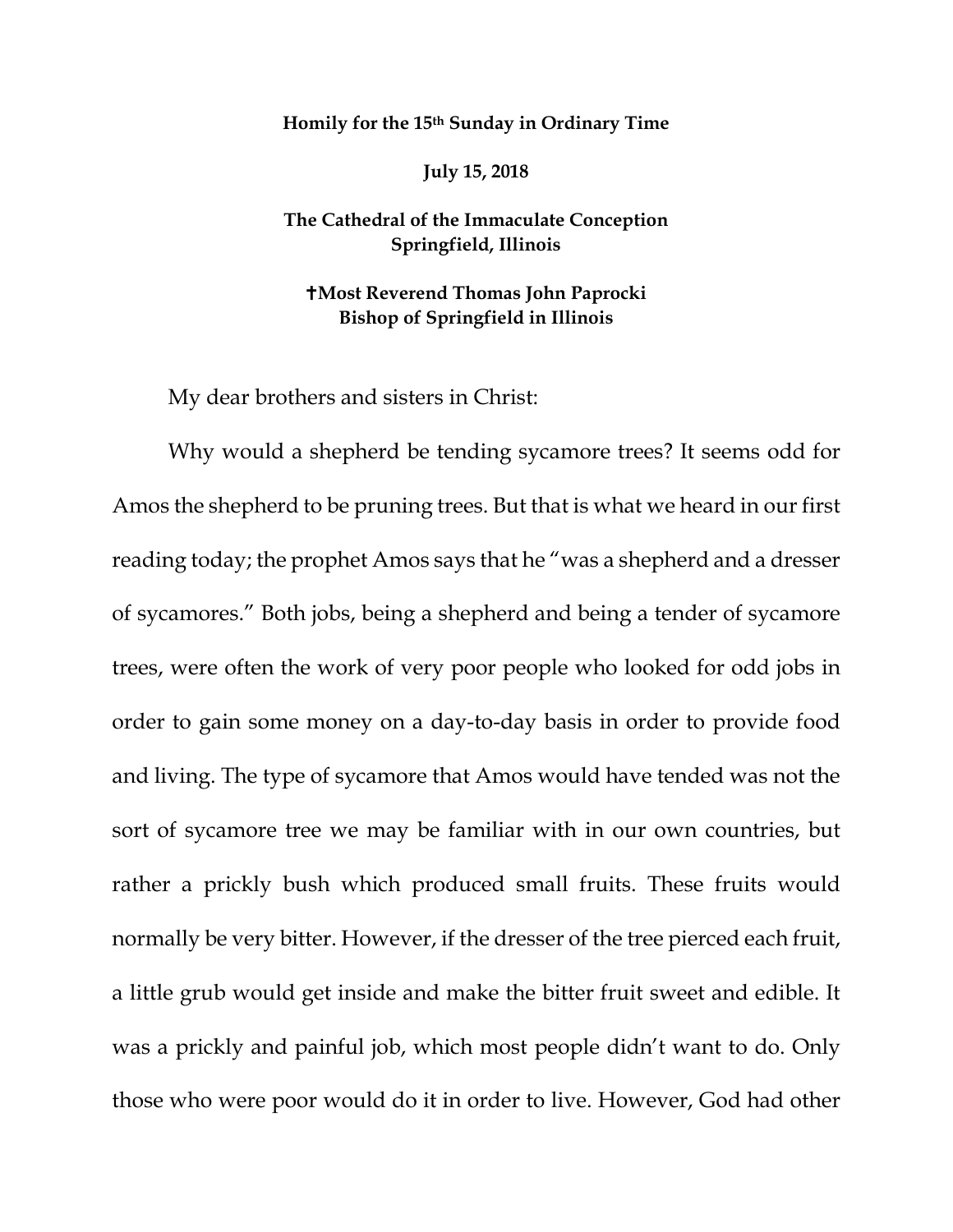plans for Amos. We are told that the LORD took Amos from tending the flock and said to him, "Go, prophesy to my people Israel" (Amos 7:2-17).

The Lord called a very poor man to do his will and confront the king of Israel, Jeroboam, and his priest Amaziah. It would be Amos' task to reveal the kingdom's injustice and lack of faithfulness to God. Of course, like all God's prophets, Amos met opposition, but we remember him today as one of God's great prophets, even though he came from a surprising background. He had the task of making a bitter kingdom sweet again with God's justice. Similarly, Jesus called the Twelve from surprising and disparate workplaces, for example, calling fishermen from their nets and Matthew the tax collector from his office, and gave them a new task: they were to call people to repentance and new life in Christ.

To be called to do God's work is a great honor as well as a responsibility. The dignity of the Christian is described in the letter to the Ephesians. The Father has forgiven our sins and poured the richness of God's grace and blessing upon us. We are stamped with the seal of the Holy Spirit at baptism and confirmation so that we can be a new creation and members of the body of Christ, sharing in Christ's life and ministry in the world.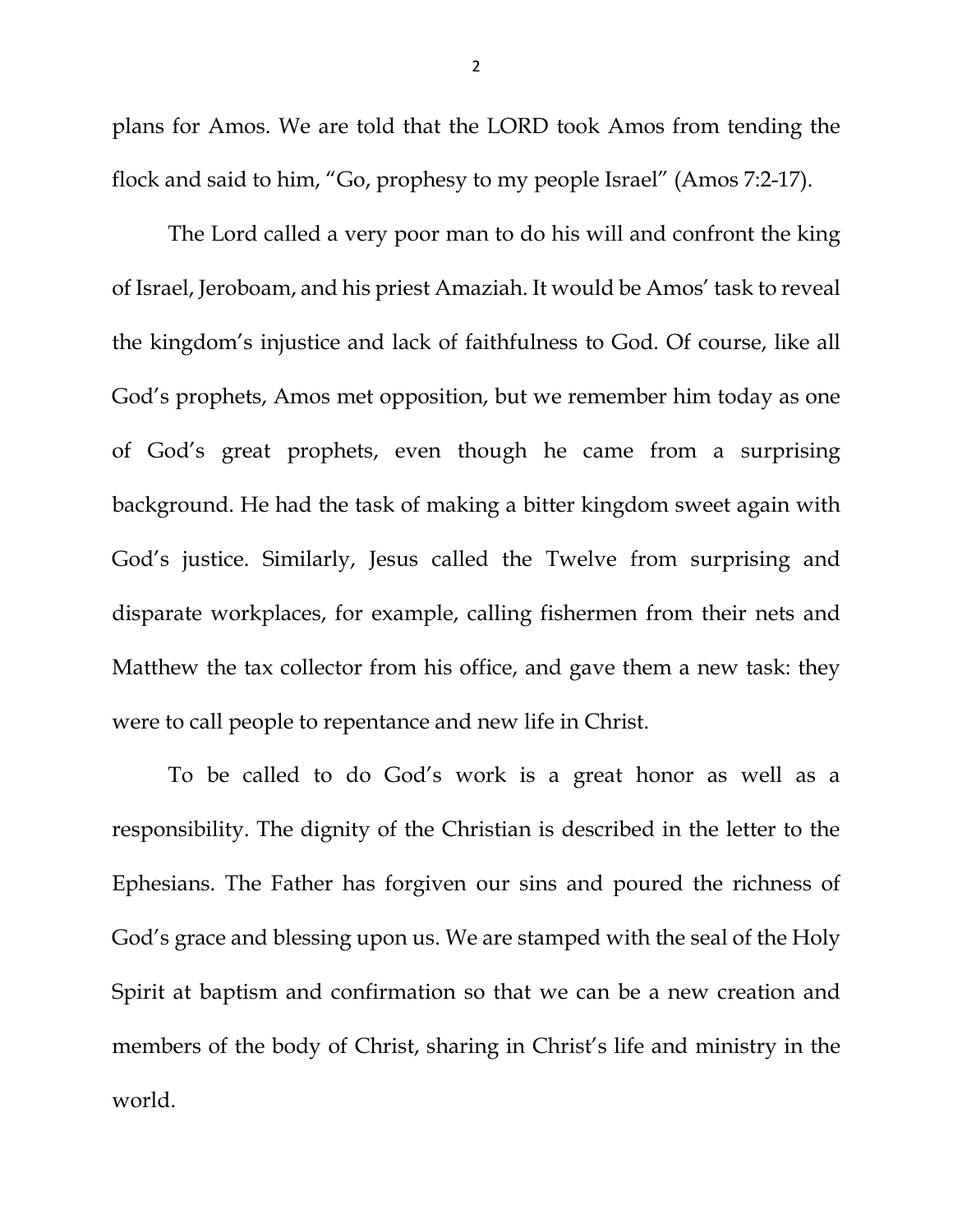It is quite clear in Mark's Gospel that Jesus did not intend to carry out His mission alone. Rather, from the very beginning His ministry was to be collaborative. To this end, we see our Lord sending the disciples out, two by two, to proclaim the word and confront unclean spirits.

Recently I completed writing my third pastoral letter, *Ars vivendi et moriendi in Dei gratia*, which is Latin for, "The Art of Living and Dying in God's Grace." I wrote it as a sort of post-synodal exhortation following our Fourth Diocesan Synod last year in which we declared that the mission of our diocese "is to build a fervent community of intentional and dedicated missionary disciples of the Risen Lord and steadfast stewards of God's creation who seek to become saints" and that we were therefore committed "to the discipleship and stewardship way of life as commanded by Christ Our Savior and as revealed by Sacred Scripture and Tradition." My pastoral letter will be published soon and will be the basis for my conversations with parish pastoral councils, finance councils and school boards when I begin a new round of parish pastoral visitations in the Fall of 2018.

When we were in the planning stages of our Fourth Diocesan Synod, some members of the Preparatory Commission suggested that we make the theme of the synod the question that Jesus asked His disciples: "Who do you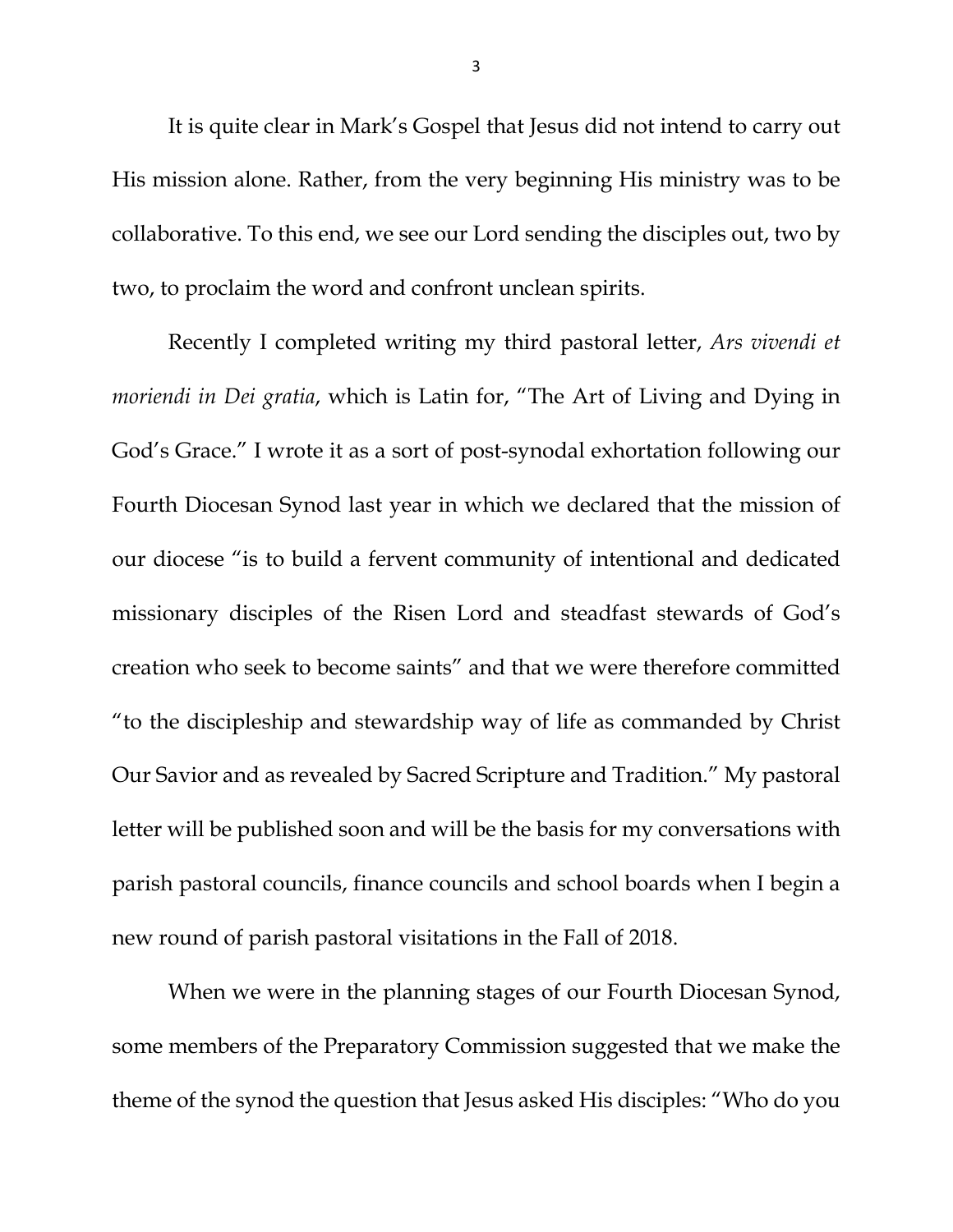say that I am?" (Matthew16:13-20). In many ways, that is the essential question that each and every follower of Jesus must answer, but it is not the starting point. Notice that it is not mentioned that Jesus asked this question until the sixteenth chapter of Saint Matthew's Gospel. A lot had to happen before the disciples would be capable of even considering this question. The call of the first disciples is described in chapter one of Saint John's Gospel, where it says that Saint John the Baptist watched Jesus walk by and said, "Behold, the Lamb of God." Two of John's disciples heard what he said and followed Jesus. Jesus turned and saw them following him and said to them, "What are you looking for?" They said to him, "Rabbi" (which translated means Teacher), "where are you staying?" He said to them, "Come, and you will see" (John 1:35-39). It was only after coming with Jesus, watching Him and spending considerable time with Him that Jesus finally asked His disciples, "Who do people say that the Son of Man is?" They replied, "Some say John the Baptist, others Elijah, still others Jeremiah or one of the prophets." Then He said to them, "But who do you say that I am?" Simon Peter said in reply, "You are the Messiah, the Son of the living God" (Matthew 13-16). It is only after the disciples acknowledge Jesus as the Messiah that He sends them out to tell others this Good News.